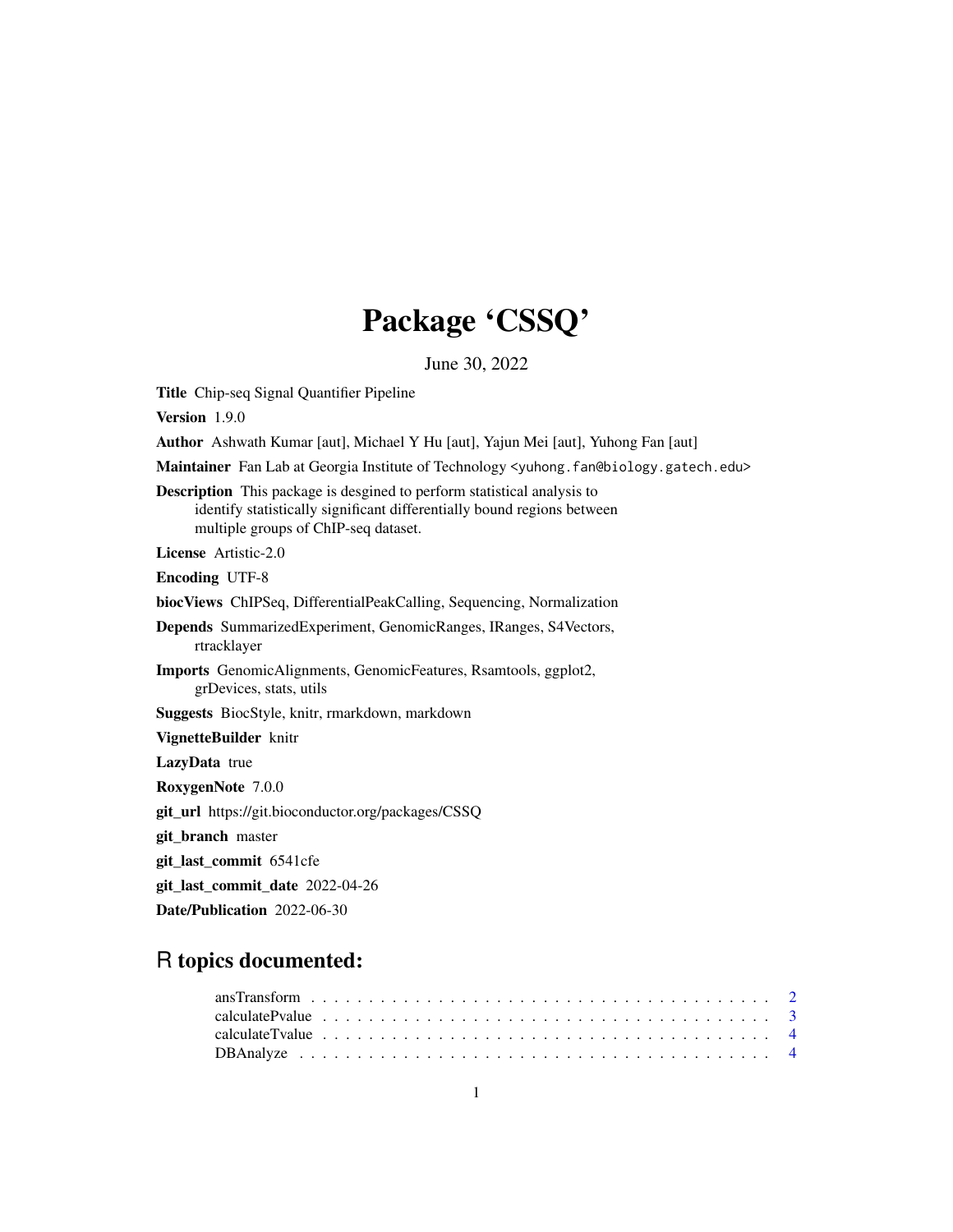# <span id="page-1-0"></span>2 ansTransform and  $\frac{1}{2}$  ansTransform and  $\frac{1}{2}$  ansTransform and  $\frac{1}{2}$  ansTransform and  $\frac{1}{2}$  and  $\frac{1}{2}$  and  $\frac{1}{2}$  and  $\frac{1}{2}$  and  $\frac{1}{2}$  and  $\frac{1}{2}$  and  $\frac{1}{2}$  and  $\frac{1}{2}$  and  $\frac{1}{2}$

| Index | 15 |
|-------|----|

<span id="page-1-1"></span>ansTransform *Perform quantification and normalization of count data*

# Description

This function quantifies each each region for a sample and performs background correction and normalization as instructed. Returns a vector of count information for the input regions.

### Usage

```
ansTransform(countData, noNeg = TRUE, plotDataToPDF = FALSE)
```
# Arguments

| countData     | A RangedSummarizedExperiment-class object from getRegionCounts with<br>count data.                                                                                                                                                                                                  |
|---------------|-------------------------------------------------------------------------------------------------------------------------------------------------------------------------------------------------------------------------------------------------------------------------------------|
| noNeg         | A Logical parameter indicating how to deal with negative values. When TRUE<br>(default), all negative values will be moved to 0 before transforming. When<br>FALSE, the signs will be maintained while the transformation will be applied to<br>the absolute value. (default: TRUE) |
| plotDataToPDF | A logical parameter indicating whether to make plots of the data distribution to a<br>separate PDF file for each sample. When TRUE, a histogram will be plotted for<br>the data before and after transformation. When FALSE, no plots will be made.<br>(default: FALSE)             |

# Value

A [RangedSummarizedExperiment-class](#page-0-0) object containing the anscombe transformed count data as the assay.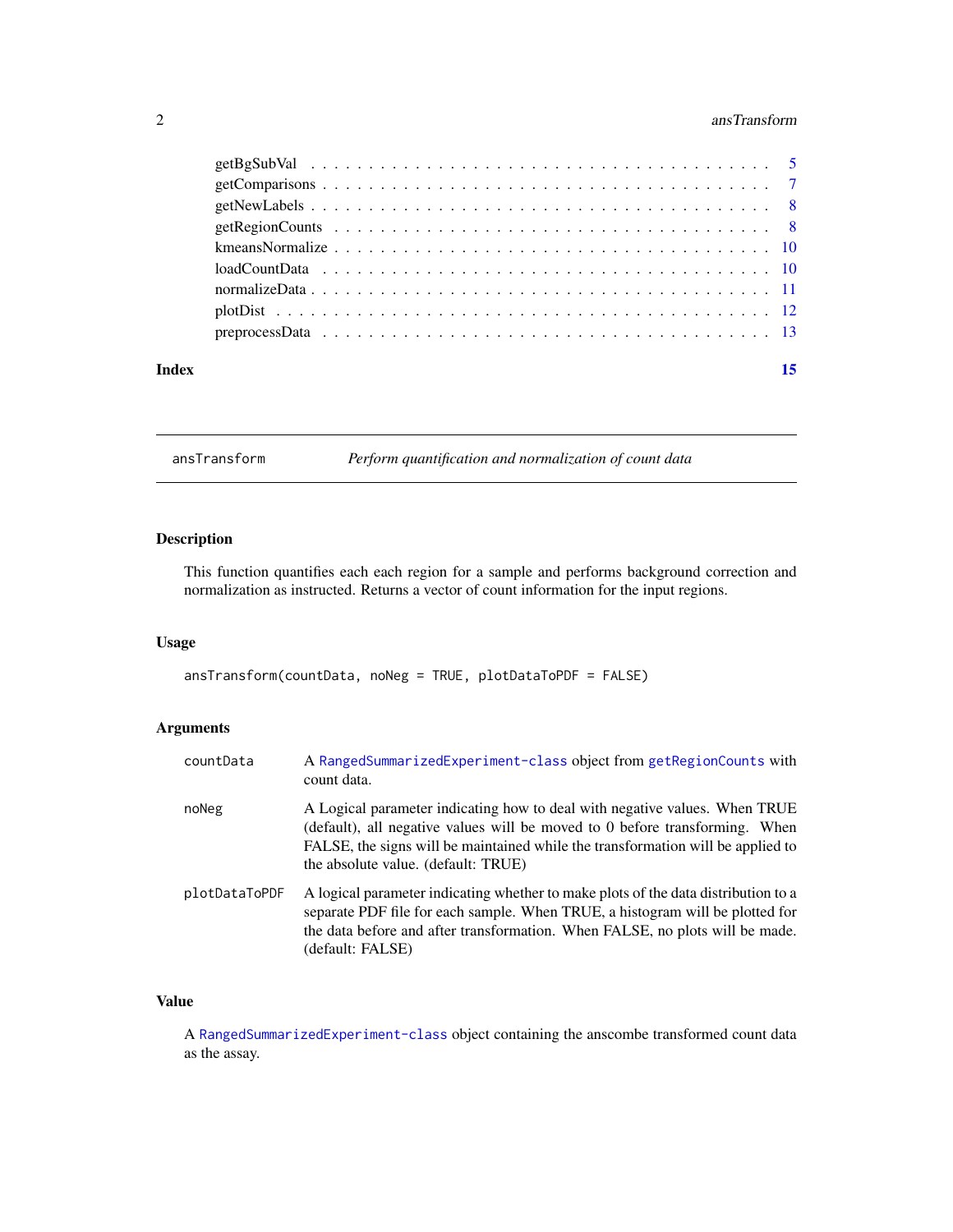# <span id="page-2-0"></span>calculatePvalue 3

#### Examples

```
exRange <- GRanges(seqnames=c("chr1","chr2","chr3","chr4"),
ranges=IRanges(start=c(1000,2000,3000,4000),end=c(1500,2500,3500,4500)))
sampleInfo <- read.table(system.file("extdata", "sample_info.txt",
package="CSSQ",mustWork = TRUE),sep="\t",header=TRUE)
exCount <- matrix(c(1,2,3,4,5,6,7,8,9,10,11,12,13,14,15,16),nrow=4,ncol=4)
exData <- SummarizedExperiment(assays = list(countData=exCount),
rowRanges=exRange,colData=sampleInfo)
ansExData <- ansTransform(exData)
assays(ansExData)$ansCount
```
<span id="page-2-1"></span>calculatePvalue *Calculates P-value for the regions*

# Description

This calculates the adjusted P-values for the regions using column permutation and Benjamini Hochberg correction methods.

#### Usage

calculatePvalue(trueTstat, compare\_tstats)

#### Arguments

| trueTstat | The T-statistics value calculated using calculate Tvalue for the intended com-<br>parison.                      |
|-----------|-----------------------------------------------------------------------------------------------------------------|
|           | compare_tstats The T-statistics value calculated using calculateTvalue for all other compar-<br>isons possible. |

# Value

A vector that is the adjusted P-value for the intended comparison.

#### See Also

[DBAnalyze](#page-3-2) which calls this function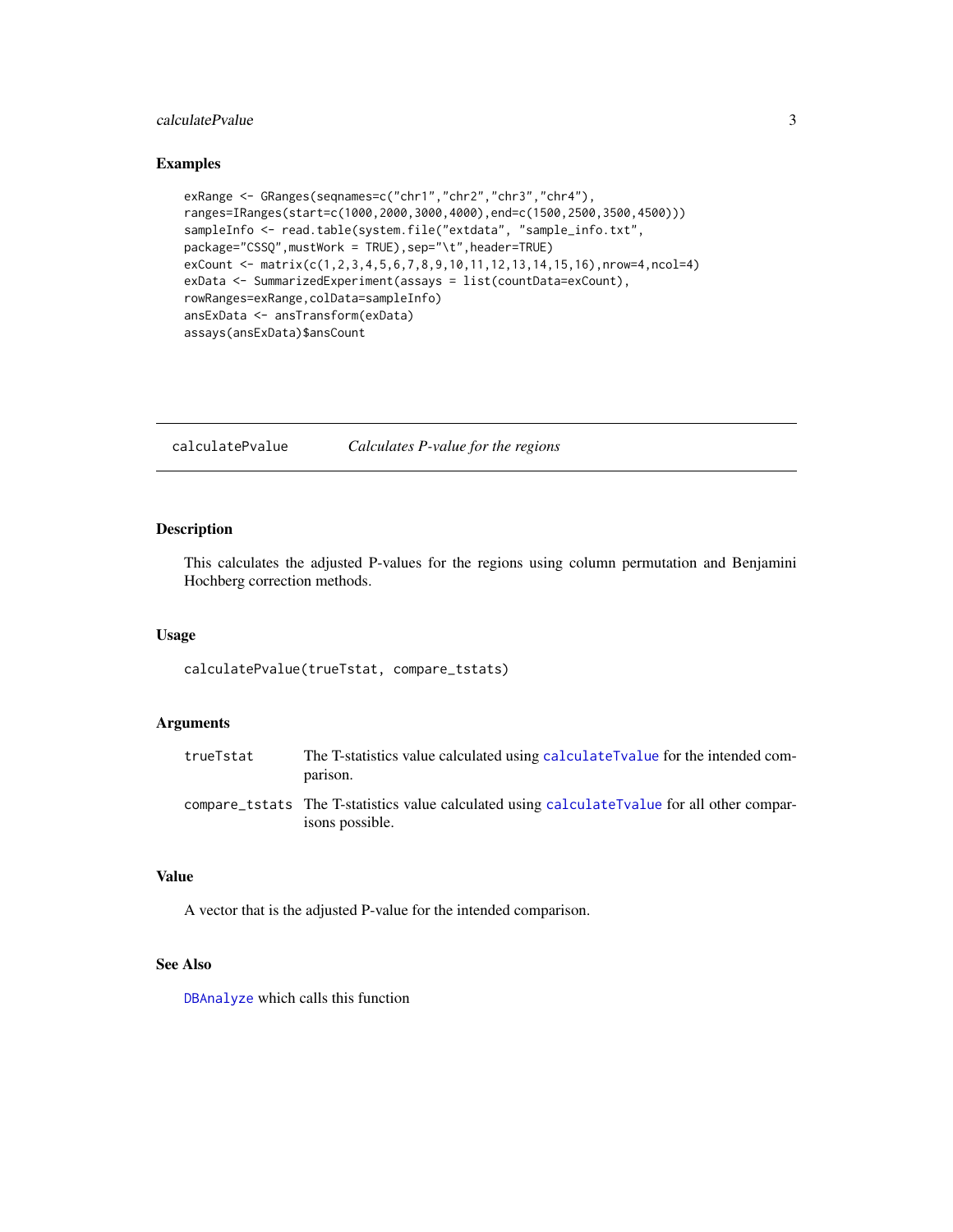<span id="page-3-1"></span><span id="page-3-0"></span>

# Description

This calculates the modified T-statistics for the given comparison.

### Usage

```
calculateTvalue(preprocessedData, label, comparison, numSamples)
```
# Arguments

| preprocessedData |                                                                                                                                                                                  |
|------------------|----------------------------------------------------------------------------------------------------------------------------------------------------------------------------------|
|                  | A RangedSummarizedExperiment-class object from preprocessData.                                                                                                                   |
| label            | A vector containing the labels to use for the samples in preprocessed Data.                                                                                                      |
| comparison       | A vector containing the comparison to be made. Names here need to correspond<br>to the sample groups in the sample file (Eg. $c("G1", G2")$ ) means the comparison<br>$G1/G2$ ). |
| numSamples       | Number of samples in the dataset.                                                                                                                                                |

#### Value

A vector that is the modified T-statistics for the comparison and labels given.

#### See Also

[DBAnalyze](#page-3-2) which calls this function

<span id="page-3-2"></span>DBAnalyze *Performs differential binding analysis*

#### Description

This is a wrapper function that performs the different parts of differential binding analysis. Returns a [GRanges-class](#page-0-0) with a calculated P-value and Fold change for each region.

#### Usage

DBAnalyze(preprocessedData, comparison)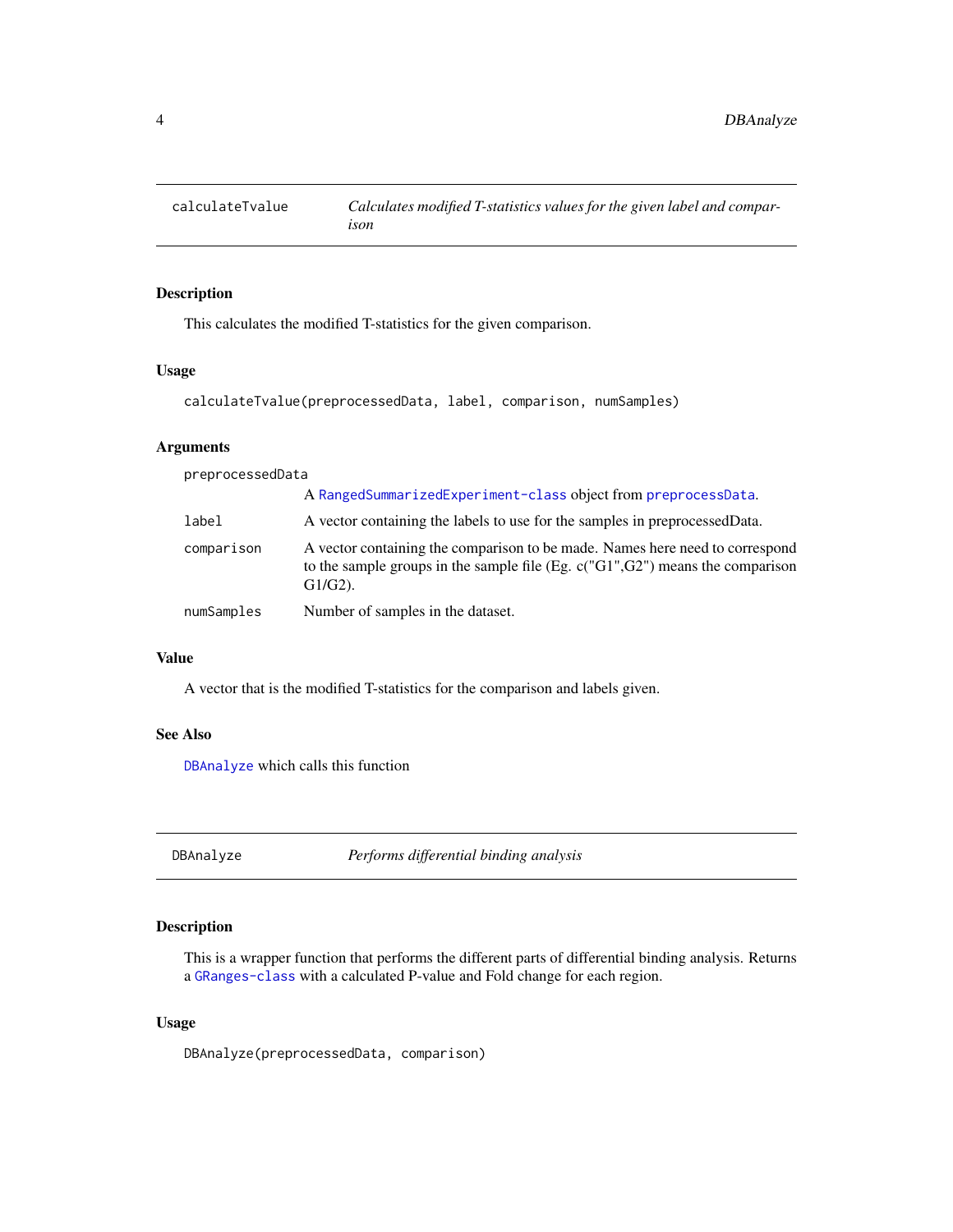# <span id="page-4-0"></span>getBgSubVal 5

#### **Arguments**

| preprocessedData |                                                                                                                                                                                |
|------------------|--------------------------------------------------------------------------------------------------------------------------------------------------------------------------------|
|                  | A RangedSummarizedExperiment-class object from preprocessData.                                                                                                                 |
| comparison       | A vector containing the comparison to be made. Names here need to correspond<br>to the sample groups in the sample file (Eg. $c("G1", G2")$ means the comparison<br>$G1/G2$ ). |

#### Value

A [GRanges-class](#page-0-0) object containing the regions along with their P-values and Fold change for the comparison.

#### Examples

```
exRange <- GRanges(seqnames=c("chr1","chr2","chr3","chr4"),
ranges=IRanges(start=c(1000,2000,3000,4000),end=c(1500,2500,3500,4500)))
sampleInfo <- read.table(system.file("extdata", "sample_info.txt",
package="CSSQ",mustWork = TRUE),sep="\t",header=TRUE)
exCount <- matrix(c(1,2,3,4,5,6,7,8,9,10,11,12,13,14,15,16),nrow=4,ncol=4)
exData <- SummarizedExperiment(assays = list(ansCount=exCount),
rowRanges=exRange,colData=sampleInfo)
normExData <- normalizeData(exData,numClusters=2)
res <- DBAnalyze(normExData,comparison=c("HSMM","HESC"))
res
```
<span id="page-4-1"></span>getBgSubVal *Perform quantification and normalization of count data*

# Description

This function quantifies each each region for a sample and performs background correction and normalization as instructed. Returns a vector of count information for the input regions.

# Usage

```
getBgSubVal(
  analysisInfo,
  sampleIndex,
  normalizeReadDepth = TRUE,
  normalizeLength = FALSE,
  backgroundSubtract = TRUE,
  countMode = "Union",
  ignore.strand = TRUE,
  inter.feature = FALSE
)
```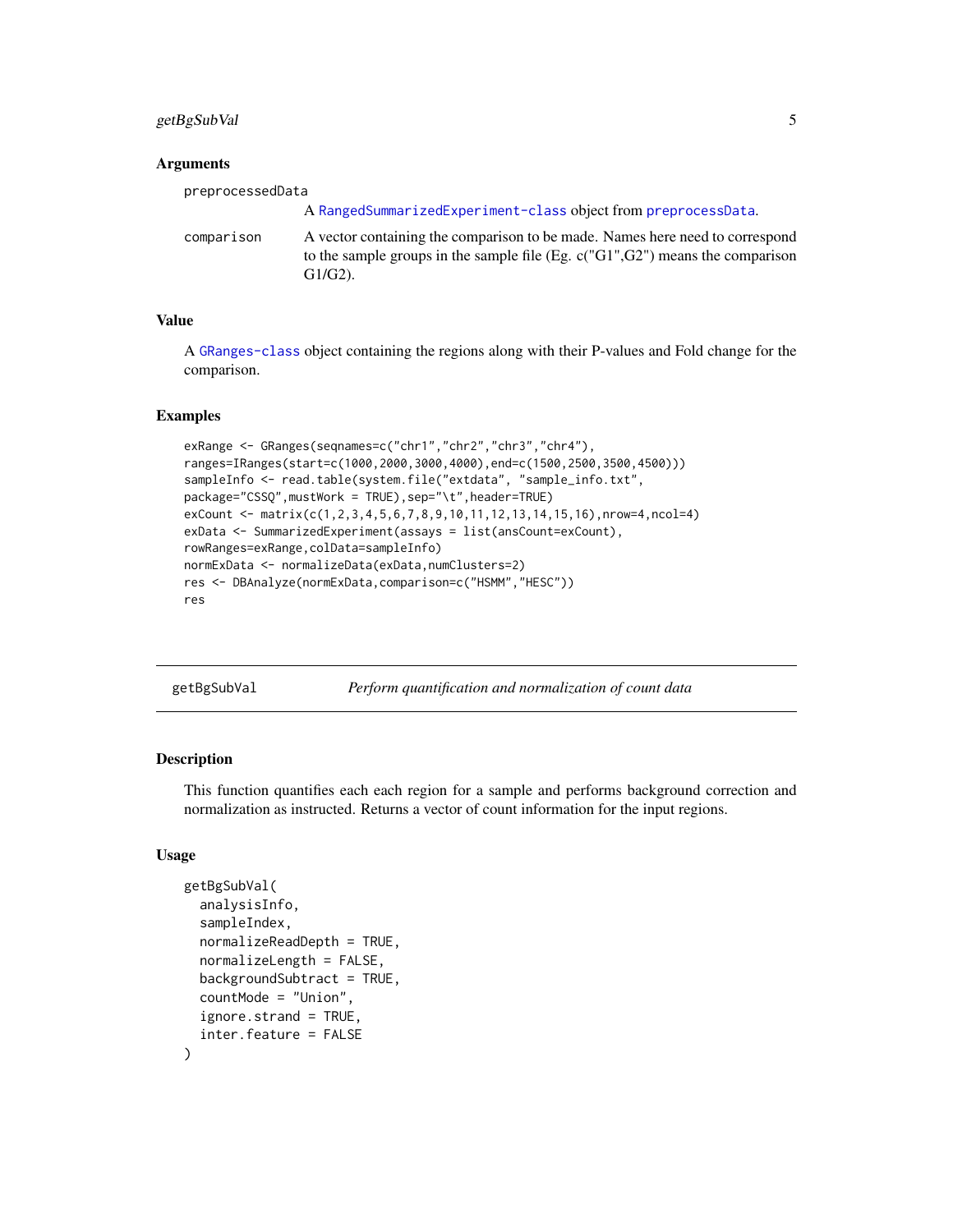# <span id="page-5-0"></span>Arguments

| analysisInfo       | A RangedSummarizedExperiment-class object with regions and sample in-<br>formation from within getRegionCounts.                                                                                                                                                                                                                                                         |
|--------------------|-------------------------------------------------------------------------------------------------------------------------------------------------------------------------------------------------------------------------------------------------------------------------------------------------------------------------------------------------------------------------|
| sampleIndex        | Index of the sample to process.                                                                                                                                                                                                                                                                                                                                         |
| normalizeReadDepth |                                                                                                                                                                                                                                                                                                                                                                         |
|                    | Logical indicating if count data should be normalized for library sequencing<br>depth. When TRUE (default), counts will be normalized for sequencing depth<br>for each library. When FALSE, no such normalization will be performed and<br>raw counts will be used. (default: TRUE)                                                                                     |
| normalizeLength    |                                                                                                                                                                                                                                                                                                                                                                         |
|                    | Logical indicating if count data should be normalized to the length of the re-<br>gions. When TRUE, count data will be normalized for the length of the region<br>being analyzed. When FALSE (default), no such normalization will be per-<br>formed. (default: FALSE)                                                                                                  |
| backgroundSubtract |                                                                                                                                                                                                                                                                                                                                                                         |
|                    | Logical indicating if background correction should be performed. When TRUE<br>(default), background subtraction will be performed after length and depth nor-<br>malization if applicable. When FALSE, no background subtraction will be per-<br>formed. (default: TRUE)                                                                                                |
| countMode          | Count method passed on to summarizeOverlaps from GenomicAlignments pack-<br>age. ("Union", "IntersectionNotEmpty", "IntersectionStrict" or "user<br>supplied function"). (default: "Union")                                                                                                                                                                             |
| ignore.strand      | A logical indicating if strand should be considered when matching. (default:<br>TRUE) Passed on to summarizeOverlaps from GenomicAlignments package.                                                                                                                                                                                                                    |
| inter.feature      | A logical indicating if the 'r countMode' should be aware of overlapping fea-<br>tures. When TRUE, reads mapping to multiple features are dropped (i.e., not<br>counted). When FALSE (default), these reads are retained and a count is as-<br>signed to each feature they map to. Passed on to summarizeOverlaps from Ge-<br>nomicAlignments package. (default: FALSE) |

# Value

A vector containing the counts for all the regions.

# See Also

[getRegionCounts](#page-7-1) which calls this function

```
regionBed <- read.table(system.file("extdata", "chr19_regions.bed",
package="CSSQ",mustWork = TRUE))
sampleInfo <- read.table(system.file("extdata", "sample_info.txt",
package="CSSQ",mustWork = TRUE),sep="\t",header=TRUE)
sampleInfo[,3] <- sapply(sampleInfo[,3],
function(x) system.file("extdata", x, package="CSSQ"))
sampleInfo[,5] <- sapply(sampleInfo[,5],
```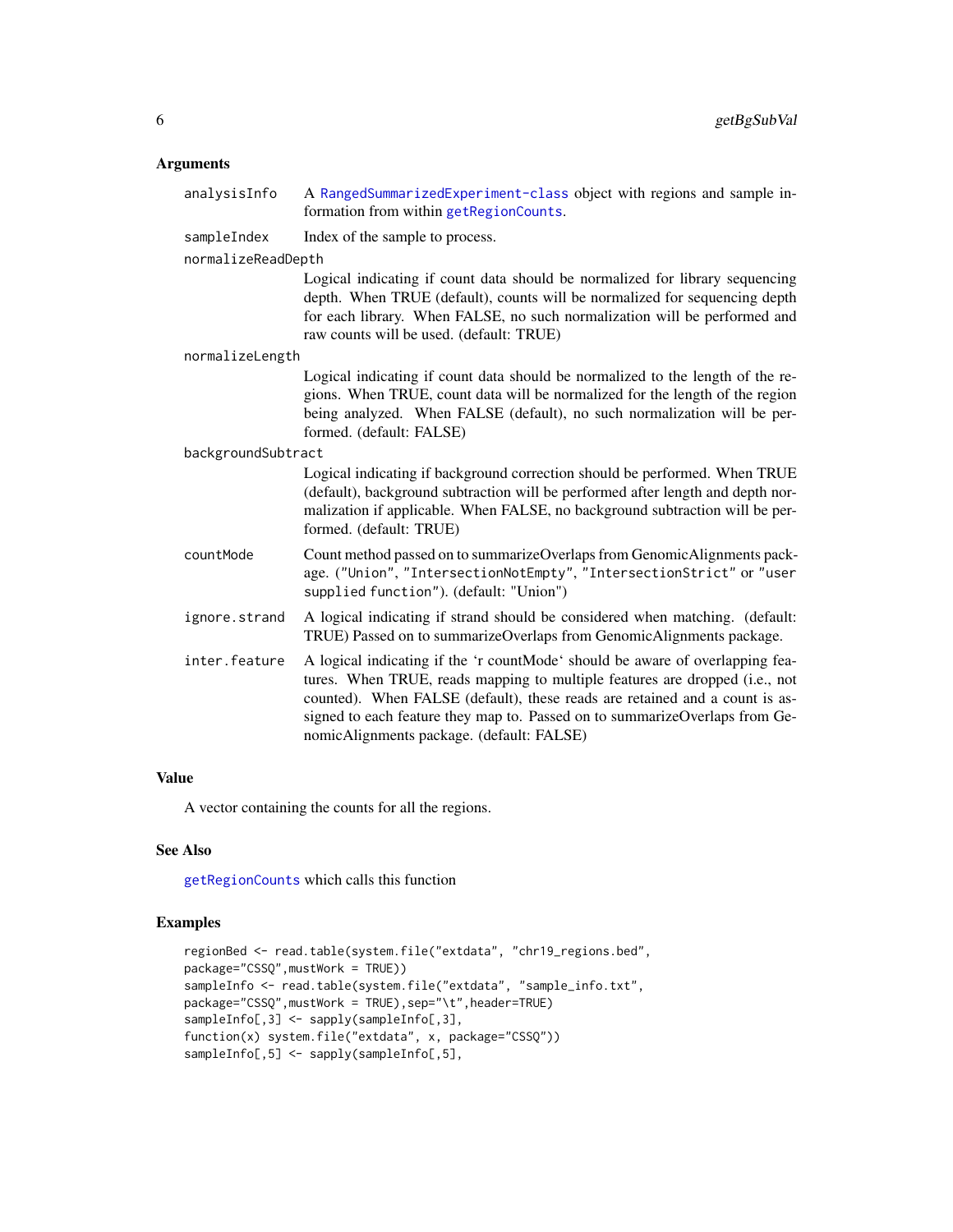# <span id="page-6-0"></span>getComparisons 7

```
function(x) system.file("extdata", x, package="CSSQ"))
regionRange <- GRanges(seqnames=regionBed$V1,
ranges=IRanges(start=regionBed$V2,end=regionBed$V3))
analysisInfo <- SummarizedExperiment(rowRanges=regionRange,
colData=sampleInfo)
NormbgSubCounts <- data.frame(sapply(c(1:nrow(colData(analysisInfo))),
function(x) getBgSubVal(analysisInfo,sampleIndex = x,backgroundSubtract=TRUE,
normalizeReadDepth=TRUE,normalizeLength=FALSE,countMode="Union",
ignore.strand=TRUE,inter.feature=FALSE)))
NormbgSubCounts
```
<span id="page-6-1"></span>getComparisons *Identify possible combinations*

#### Description

This function creates a data frame of all possbile combinations of sample labels. This information is utilized by [calculatePvalue](#page-2-1) to calculate the P-value using column permutation method.

#### Usage

getComparisons(trueLabel, comparison, numSamples)

#### **Arguments**

| trueLabel  | The true labels for the samples.                                                                                                                                               |
|------------|--------------------------------------------------------------------------------------------------------------------------------------------------------------------------------|
| comparison | A vector containing the comparison to be made. Names here need to correspond<br>to the sample groups in the sample file (Eg. $c("G1", G2")$ means the comparison<br>$G1/G2$ ). |
| numSamples | Number of samples in the dataset.                                                                                                                                              |

# Value

A data frame with possible combinations of samples other the true intended comparison.

# See Also

[DBAnalyze](#page-3-2) which calls this function and [getNewLabels](#page-7-2) which this function calls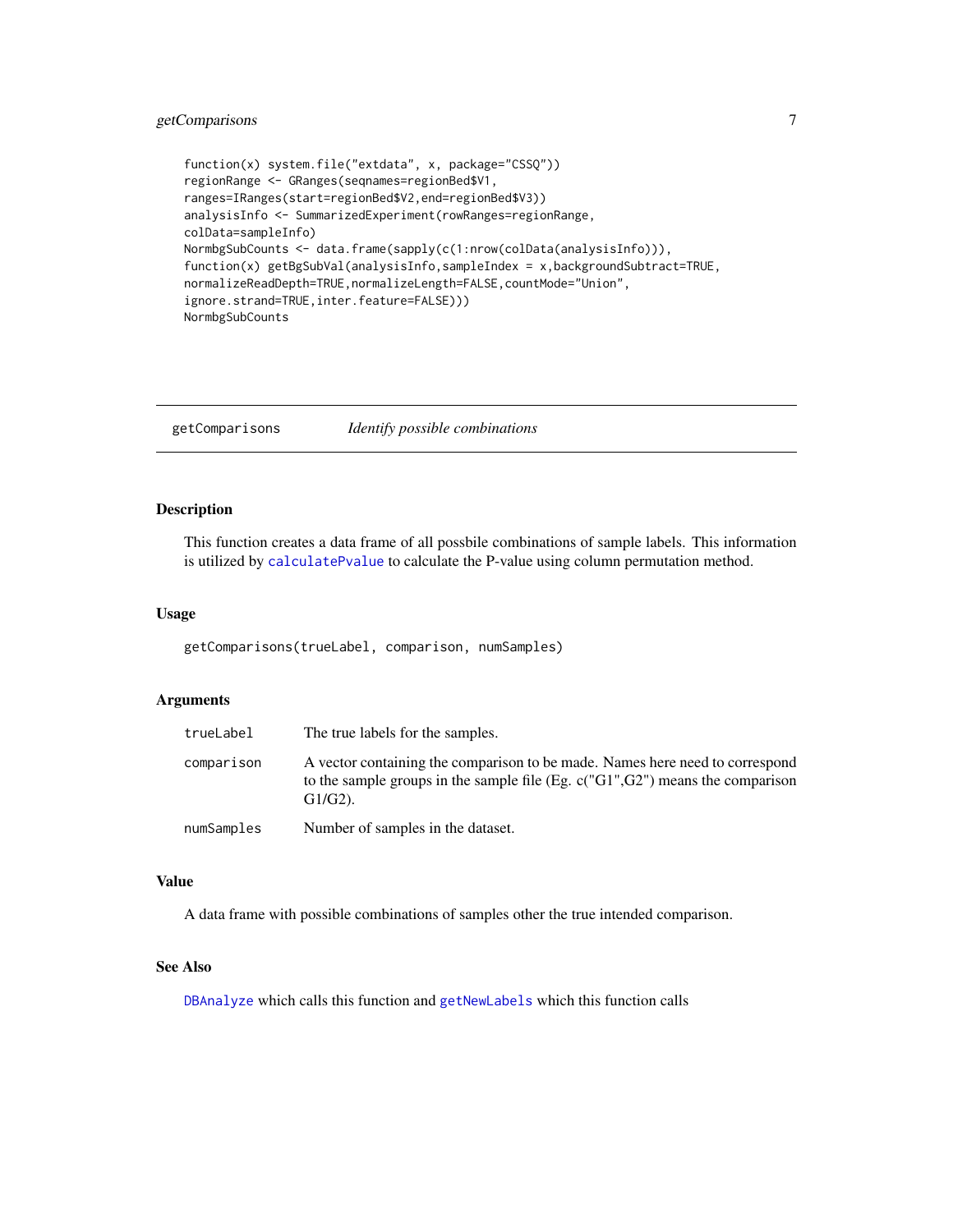<span id="page-7-2"></span><span id="page-7-0"></span>

# Description

This function labels the samples according the combinations generated by [getComparisons](#page-6-1).

# Usage

```
getNewLabels(trueLabel, comparison, numSamples, combns, index)
```
#### Arguments

| trueLabel  | The true labels for the samples.                                                                                                                                                 |
|------------|----------------------------------------------------------------------------------------------------------------------------------------------------------------------------------|
| comparison | A vector containing the comparison to be made. Names here need to correspond<br>to the sample groups in the sample file (Eg. $c("G1", G2")$ ) means the comparison<br>$G1/G2$ ). |
| numSamples | Number of samples in the dataset.                                                                                                                                                |
| combns     | Possible combinations of sample index generated in getComparisons.                                                                                                               |
| index      | index of the combination to use for labeling.                                                                                                                                    |

#### Value

A vector with labels.

#### See Also

[getComparisons](#page-6-1) which calls this function

<span id="page-7-1"></span>getRegionCounts *Quantify region level count data*

# Description

The input is the set of regions and the sample information. It will calculate the number of reads falling in each region for each sample. Returns a [RangedSummarizedExperiment-class](#page-0-0) object with regions, sample informationa and counts for all samples.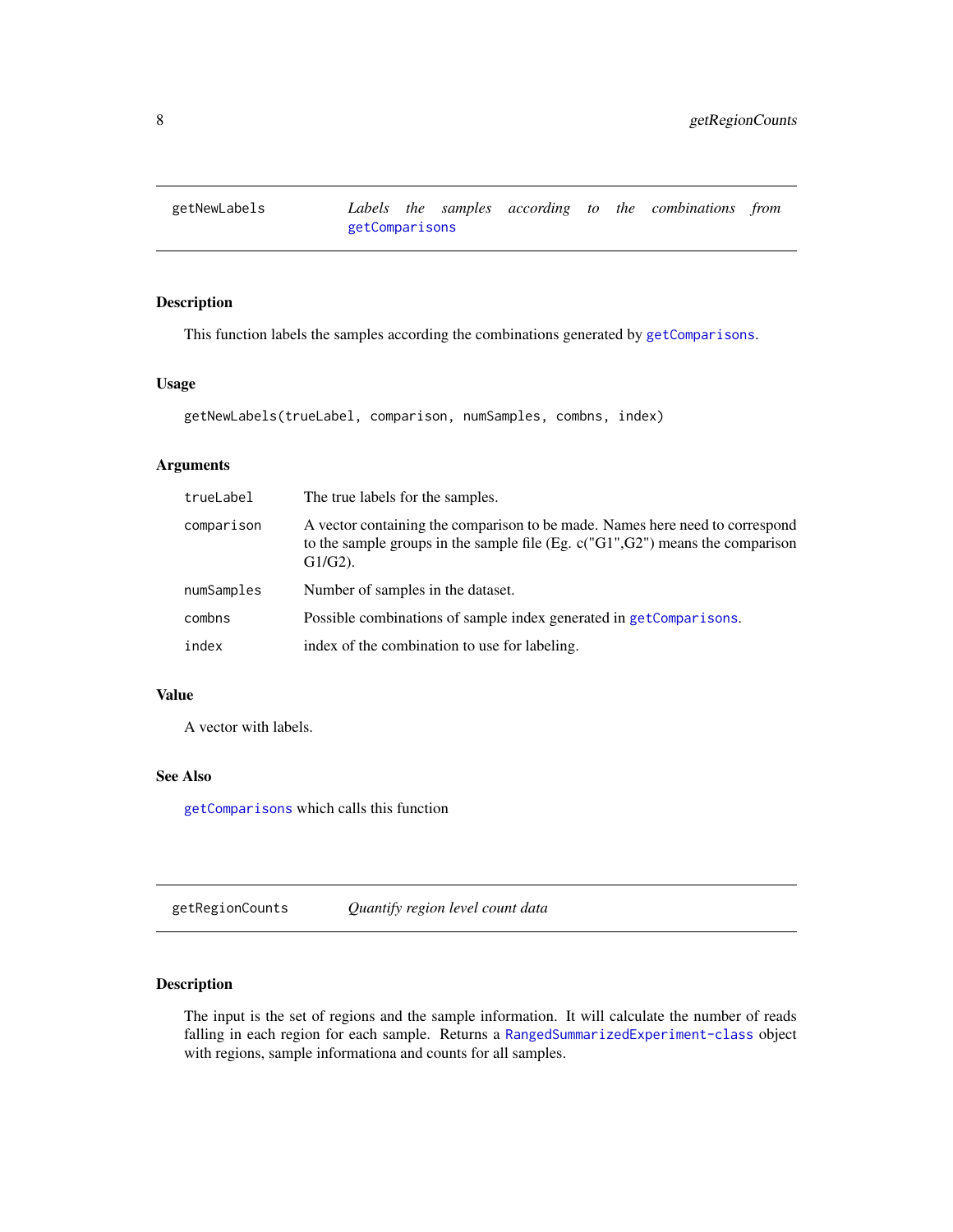# <span id="page-8-0"></span>getRegionCounts 9

# Usage

```
getRegionCounts(
  regionBed,
  sampleInfo,
  sampleDir = ".",
  backgroundSubtract = TRUE,
  ...
\mathcal{L}
```
# Arguments

| regionBed          | A bed file containing the list of regions that are being analyzed.                  |
|--------------------|-------------------------------------------------------------------------------------|
| sampleInfo         | Object from preprocessData containing sample information.                           |
| sampleDir          | Location of the input sample files in 'sampleInfo' file. (default: ".")             |
| backgroundSubtract | Logical indicating if background correction should be performed. (default:<br>TRUE) |
| $\cdots$           | Additional arguments passed on to getBgSubVal.                                      |

# Value

[RangedSummarizedExperiment-class](#page-0-0) containing the regions, sample information and counts for all samples.

# See Also

[getBgSubVal](#page-4-1) which this function calls.

```
sampleInfo <- read.table(system.file("extdata", "sample_info.txt",
package="CSSQ",mustWork = TRUE),sep="\t",header=TRUE)
countData <- getRegionCounts(system.file("extdata", "chr19_regions.bed",
package="CSSQ"),sampleInfo,
sampleDir = system.file("extdata", package="CSSQ"))
countData
head(assays(countData)$countData)
colData(countData)
rowRanges(countData)
```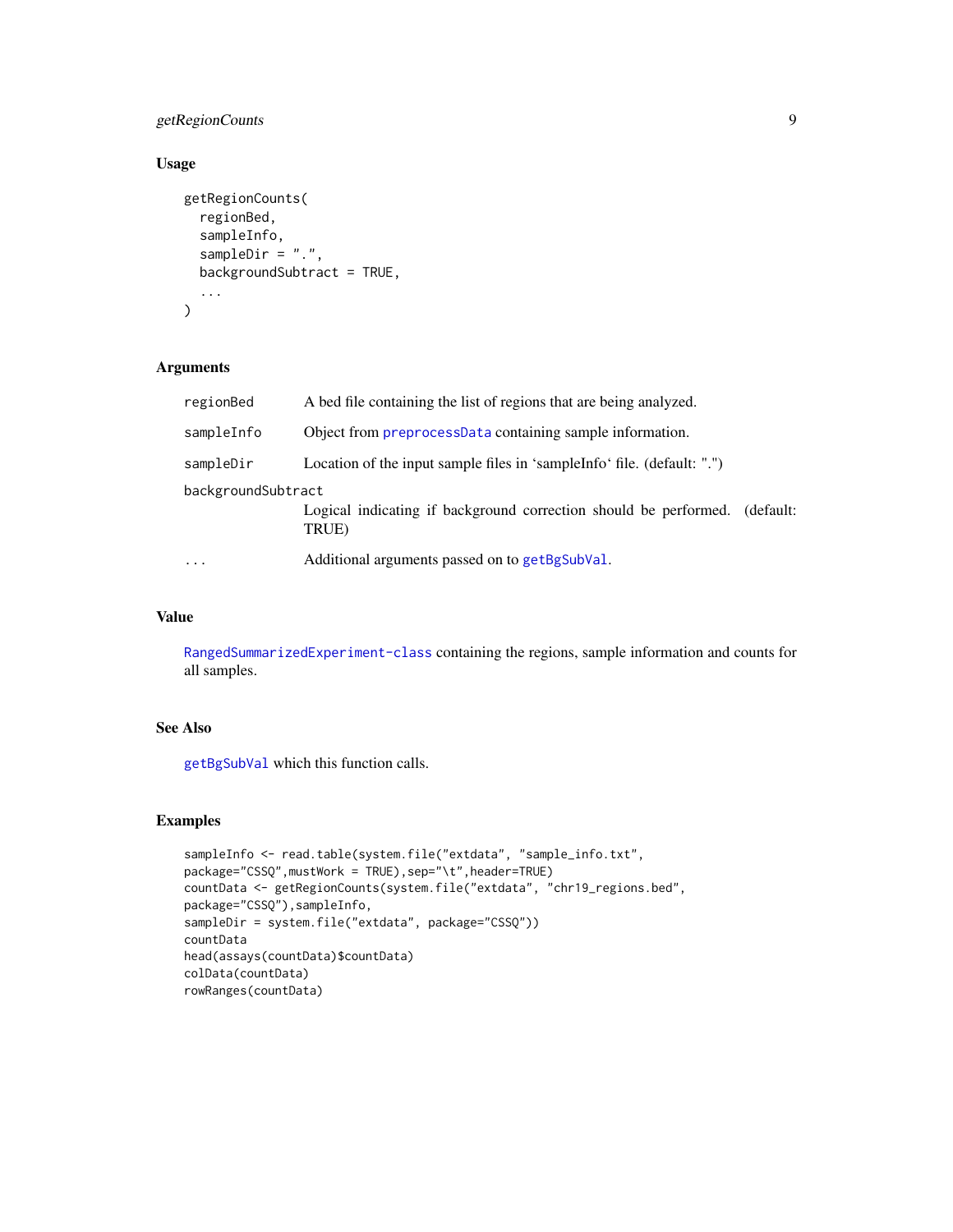<span id="page-9-1"></span><span id="page-9-0"></span>kmeansNormalize *Perform k-means clustering, normalize anscombe data and calculate cluster variances for a sample.*

### Description

This function performs normalization on the anscombe transformed data by clustering them using k-means algorithmn and utilizing the information from clusters. It returns an DataFrame object normalized counts, cluster information and the variance of that cluster for that sample.

#### Usage

```
kmeansNormalize(ansDataVec, numClusters = 4)
```
#### Arguments

| ansDataVec  | Anscombe transformed count data for a sample.                                                 |
|-------------|-----------------------------------------------------------------------------------------------|
| numClusters | A number indicating the number of clusters to use for k-means clustering. (de-<br>fault: $4)$ |

# Value

DataFrame containing the normalized counts, cluster information and the variance of the cluster in the sample.

#### See Also

[normalizeData](#page-10-1) which iterates over this function.

# Examples

```
exCount \leftarrow c(1, 2, 3, 4, 5, 6, 7, 8, 9, 10)kmeansEx <- kmeansNormalize(exCount,numClusters=2)
kmeansEx
```
loadCountData *Load count data from input file.*

#### Description

It converts input count file and a bed file regions into a [RangedSummarizedExperiment-class](#page-0-0) object.

#### Usage

loadCountData(countFile, regionBed, sampleInfo)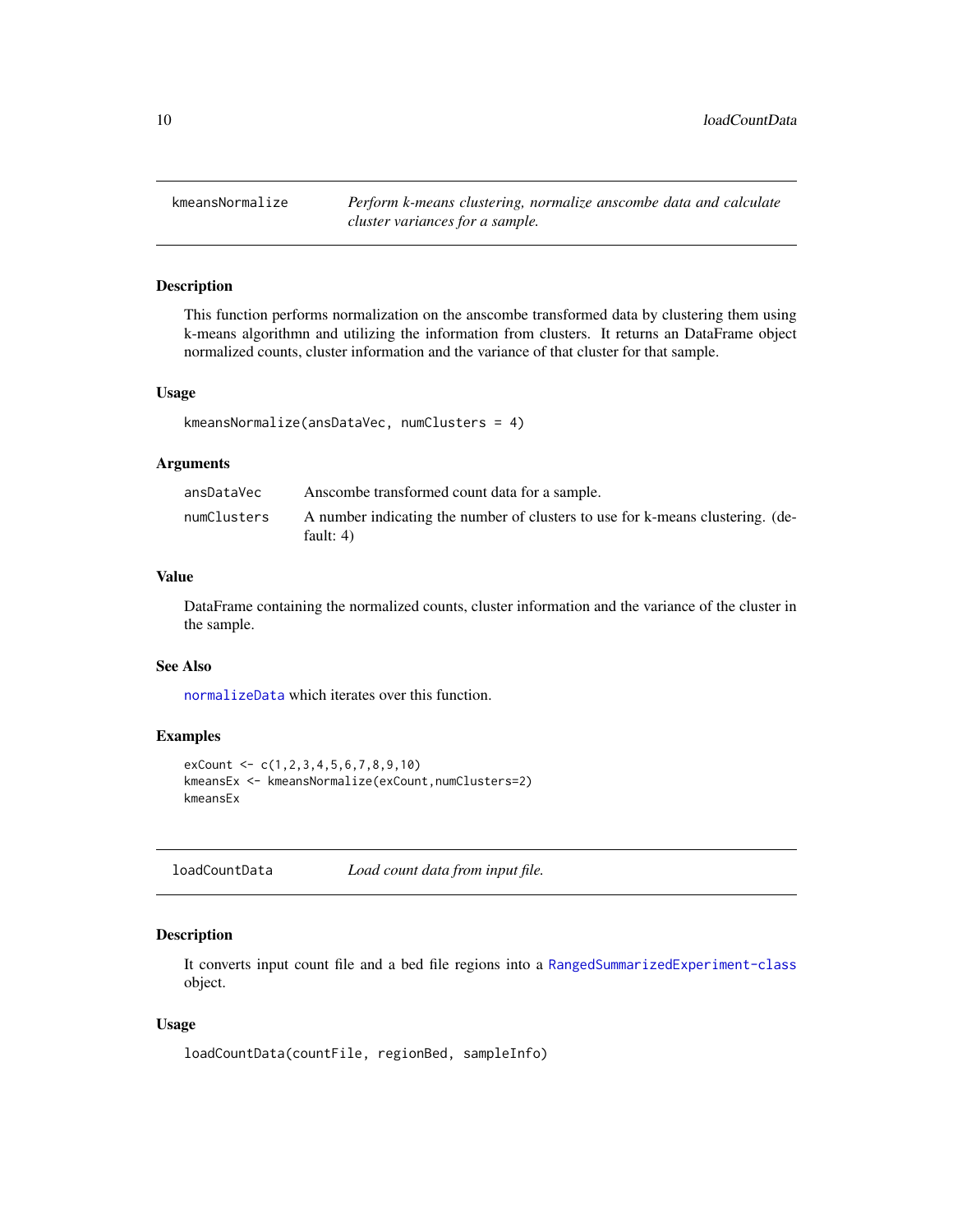# <span id="page-10-0"></span>normalizeData 11

#### **Arguments**

| countFile  | A path to file containing the count data for the dataset. This should be a tab<br>separated file sample names as header. |
|------------|--------------------------------------------------------------------------------------------------------------------------|
| regionBed  | A bed file containing the list of regions that are being analyzed.                                                       |
| sampleInfo | Object from preprocessData containing sample information.                                                                |

#### Value

[RangedSummarizedExperiment-class](#page-0-0) object containing the region information, sample information and the count data.

# Examples

```
countData <- loadCountData(system.file("extdata", "sample_count_data.txt",
package="CSSQ",mustWork = TRUE),system.file("extdata", "chr19_regions.bed",
package="CSSQ"),
read.table(system.file("extdata", "sample_info.txt", package="CSSQ",
mustWork = TRUE,
sep="\t",header=TRUE))
countData
```
<span id="page-10-1"></span>normalizeData *Normalize anscombe transformed data*

#### Description

This function iterates over [kmeansNormalize](#page-9-1) to perform normalization for all samples in the dataset. It returns an [RangedSummarizedExperiment-class](#page-0-0) object normalized counts, cluster information and the variance of that cluster for that sample.

# Usage

```
normalizeData(ansData, numClusters = 4)
```
#### Arguments

| ansData     | RangedSummarizedExperiment-class object from ansTransform.                                    |
|-------------|-----------------------------------------------------------------------------------------------|
| numClusters | A number indicating the number of clusters to use for k-means clustering. (de-<br>fault: $4)$ |

#### Value

[RangedSummarizedExperiment-class](#page-0-0) containing the normalized counts, cluster information and the variance of the cluster in the sample.

### See Also

[kmeansNormalize](#page-9-1) which this function calls.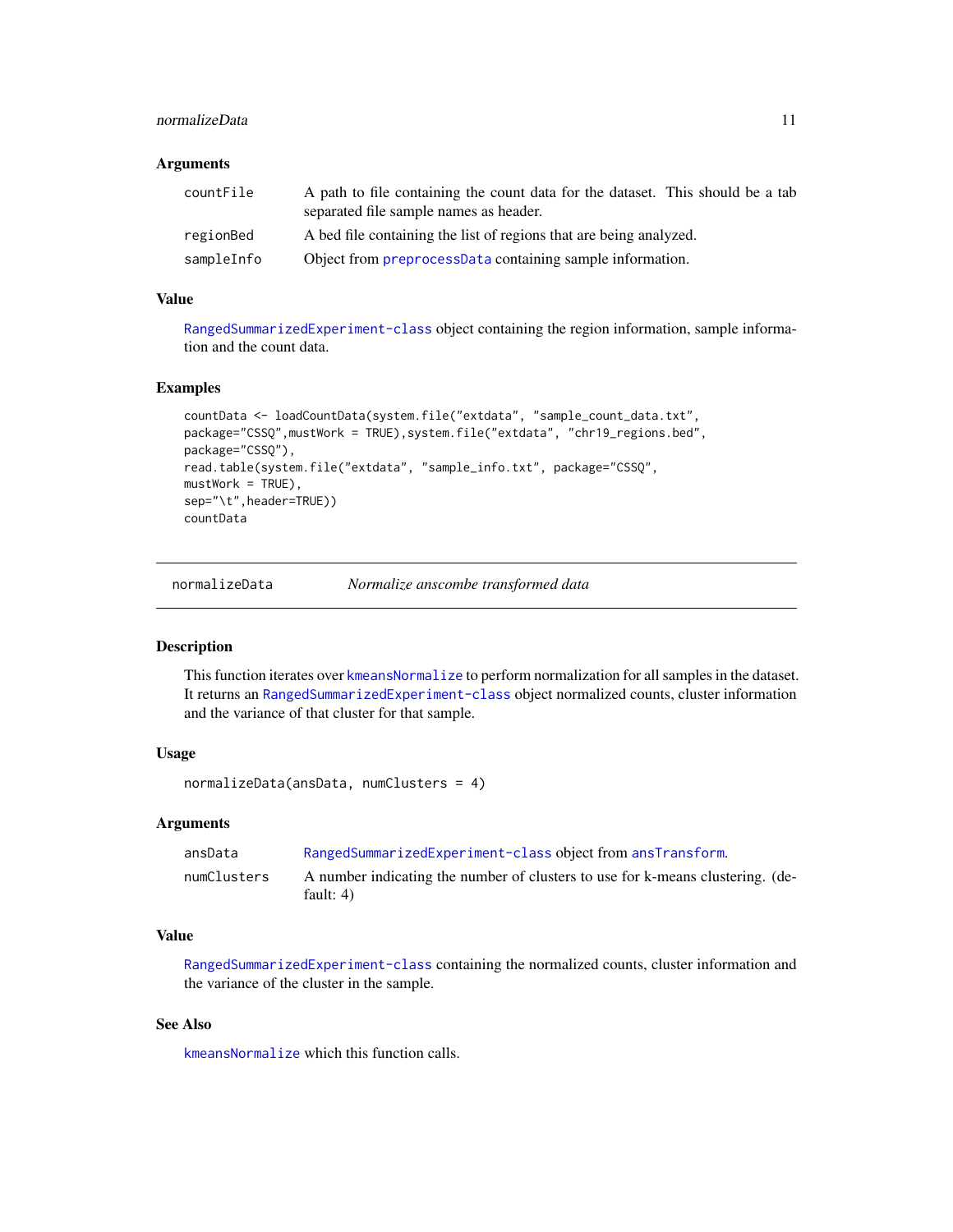### Examples

```
exRange <- GRanges(seqnames=c("chr1","chr2","chr3","chr4"),
ranges=IRanges(start=c(1000,2000,3000,4000),end=c(1500,2500,3500,4500)))
sampleInfo <- read.table(system.file("extdata", "sample_info.txt",
package="CSSQ",mustWork = TRUE),sep="\t",header=TRUE)
exCount <- matrix(c(1,2,3,4,5,6,7,8,9,10,11,12,13,14,15,16),nrow=4,ncol=4)
exData <- SummarizedExperiment(assays = list(ansCount=exCount),
rowRanges=exRange,colData=sampleInfo)
normExData <- normalizeData(exData,numClusters=2)
assays(normExData)$normCount
```
plotDist *Plot data distribution histograms*

#### Description

This function is to plot data distribution histogram before and after anscombe transformation.

# Usage

plotDist(countData, ansCount, sampleName, plotDataToPDF = FALSE)

#### Arguments

| countData     | A RangedSummarizedExperiment-class object from getRegionCounts with<br>count data.                                                                                                                                                                                      |
|---------------|-------------------------------------------------------------------------------------------------------------------------------------------------------------------------------------------------------------------------------------------------------------------------|
| ansCount      | A RangedSummarizedExperiment-class object from ansTransform with anscombe<br>transformed data.                                                                                                                                                                          |
| sampleName    | Name of the sample being plotted.                                                                                                                                                                                                                                       |
| plotDataToPDF | A logical parameter indicating whether to make plots of the data distribution to a<br>separate PDF file for each sample. When TRUE, a histogram will be plotted for<br>the data before and after transformation. When FALSE, no plots will be made.<br>(default: FALSE) |

#### Value

A list of the histogram of the count data before and after anscombe transformation if plotDataToPDF == FALSE. None if plotDataToPDF == TRUE.

```
exRange <- GRanges(seqnames=c("chr1","chr2","chr3","chr4"),
ranges=IRanges(start=c(1000,2000,3000,4000),end=c(1500,2500,3500,4500)))
sampleInfo <- read.table(system.file("extdata", "sample_info.txt",
package="CSSQ",mustWork = TRUE),sep="\t",header=TRUE)
exCount <- matrix(c(1,2,3,4,5,6,7,8,9,10,11,12,13,14,15,16),nrow=4,ncol=4)
exData <- SummarizedExperiment(assays = list(countData=exCount),
```
<span id="page-11-0"></span>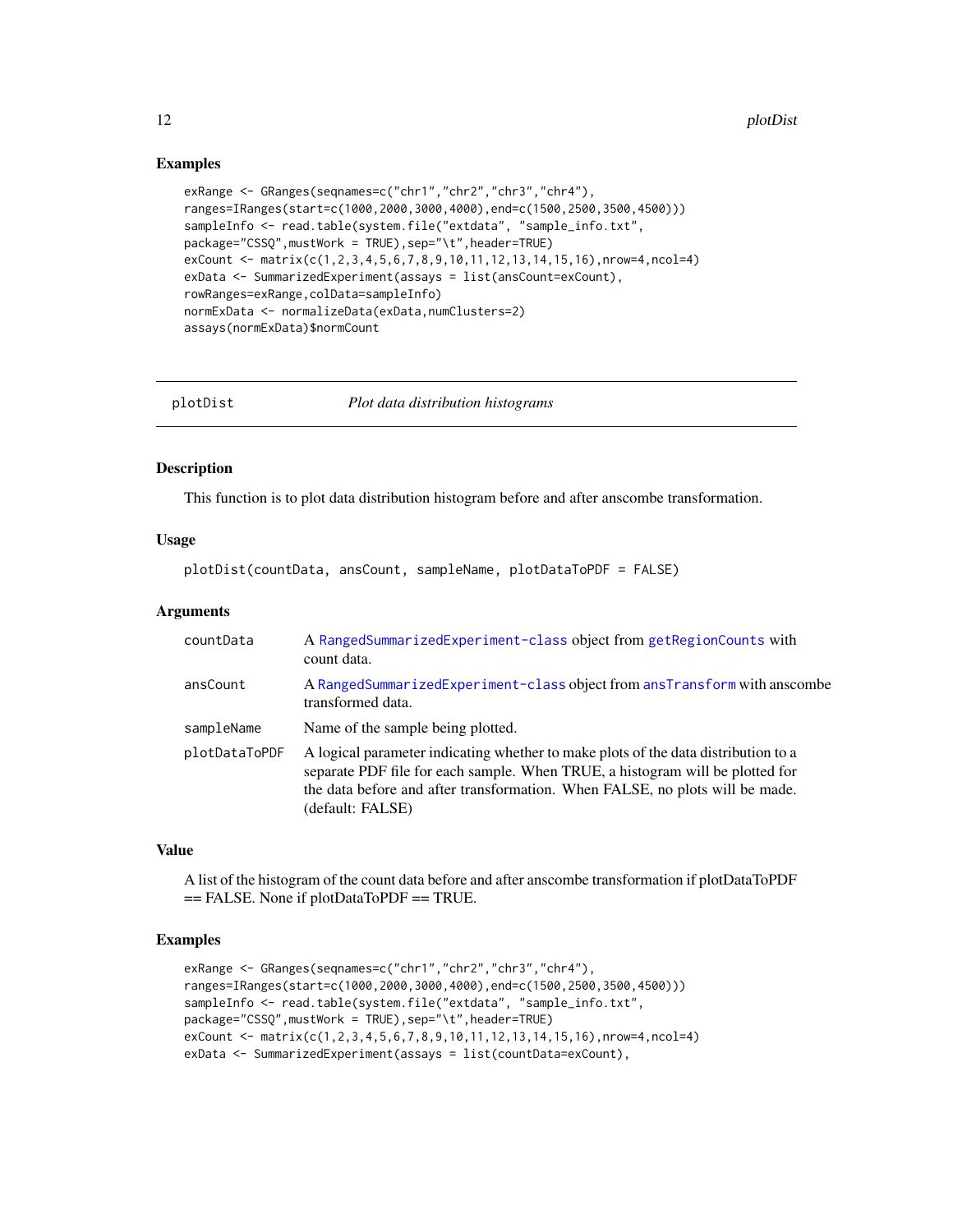```
rowRanges=exRange,colData=sampleInfo)
ansExData <- ansTransform(exData)
plotEx <- plotDist(exData,ansExData,"HESC_R1")
plotEx[[1]]
```
<span id="page-12-1"></span>preprocessData *Wrapper function to preprocess the data*

# Description

This is a wrapper function that calls the functions to preprocess the data. It results in a [RangedSummarizedExperiment-class](#page-0-0) object normalized counts and meta data that can be used by [DBAnalyze](#page-3-2).

# Usage

```
preprocessData(
  inputRegions,
  sampleInfoFile,
  sampleDir = ".",
  inputCountData,
  numClusters = 4,
  noNeg = TRUE,
 plotDataToPDF = FALSE,
  ...
)
```
# Arguments

| inputRegions | A bed file the regions to analyze.                                                                                                                                                                                                                                                                                                                                                                                                                                                                                                                |
|--------------|---------------------------------------------------------------------------------------------------------------------------------------------------------------------------------------------------------------------------------------------------------------------------------------------------------------------------------------------------------------------------------------------------------------------------------------------------------------------------------------------------------------------------------------------------|
|              | sampleInfoFile A tab separated file all sample information. The following are the columns that<br>are present in the file. * Sample Name: Names for the samples. * Group<br>: The group the sample belongs. * IP : The name of the sample bam file. *<br>IP_aligned_reads: The number of aligned reads in the sample. This is used in<br>depth normalization process. $*$ IN : The name of the sample's control bam file.<br>* IN_aligned_reads: The number of aligned reads in the control file. This is<br>used in depth normalization process. |
| sampleDir    | Location of the input sample files in 'sampleInfoFile' file. (default: ".") Name, Group/Label, IP<br>bam location, IP number of reads, IN bam location, IN number of reads).                                                                                                                                                                                                                                                                                                                                                                      |
|              | inputCountData The path to the file count data. This parameter is used when directly loading<br>count data from a file. This should be a tab separated file sample names as<br>header.                                                                                                                                                                                                                                                                                                                                                            |
| numClusters  | A numerical parameter indicating the number of clusters to use in the normal-<br>ization step. Passed on to normalizeData. (default: 4)                                                                                                                                                                                                                                                                                                                                                                                                           |
| noNeg        | A logical parameter indicating how to deal negative values. It is passed to<br>ansTransform. (default: TRUE)                                                                                                                                                                                                                                                                                                                                                                                                                                      |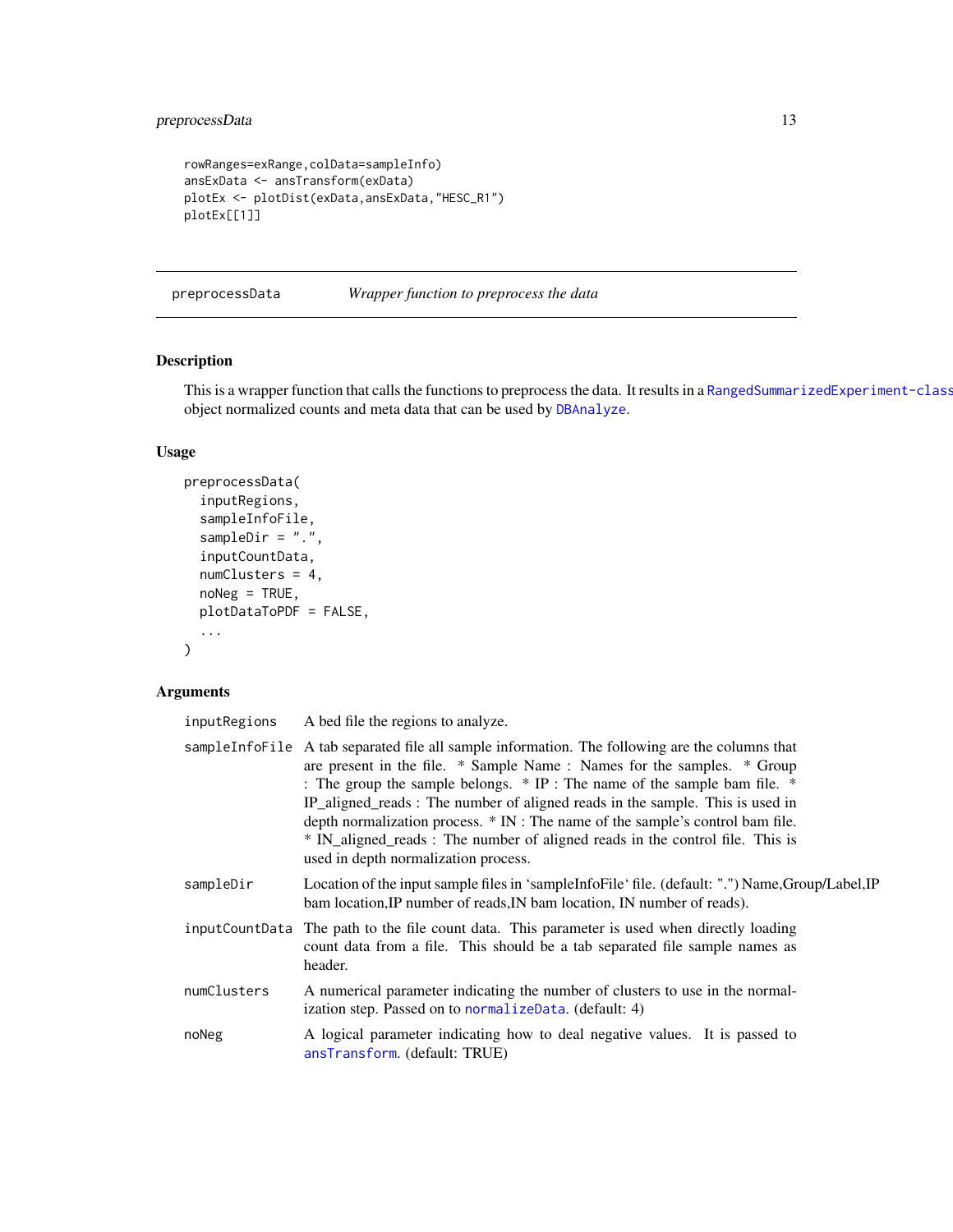<span id="page-13-0"></span>

| plotDataToPDF           | A logical parameter indicating whether to make plots of the data distribution to |
|-------------------------|----------------------------------------------------------------------------------|
|                         | a separate PDF file for each sample. It is passed on to passed to ansTransform.  |
|                         | (default: FALSE)                                                                 |
| $\cdot$ $\cdot$ $\cdot$ | Additional arguments passed on to getRegionCounts.                               |

# Value

[RangedSummarizedExperiment-class](#page-0-0) containing the normalized counts, cluster information, the variance of the cluster in the sample and metadata.

# See Also

[getRegionCounts](#page-7-1), [ansTransform](#page-1-1) and [normalizeData](#page-10-1) which this function calls

```
processedData <- preprocessData(system.file("extdata", "chr19_regions.bed",
package="CSSQ"),system.file("extdata", "sample_info.txt", package="CSSQ"),
sampleDir = system.file("extdata", package="CSSQ"),
numClusters=4,noNeg=TRUE,plotDataToPDF=FALSE)
processedData
```